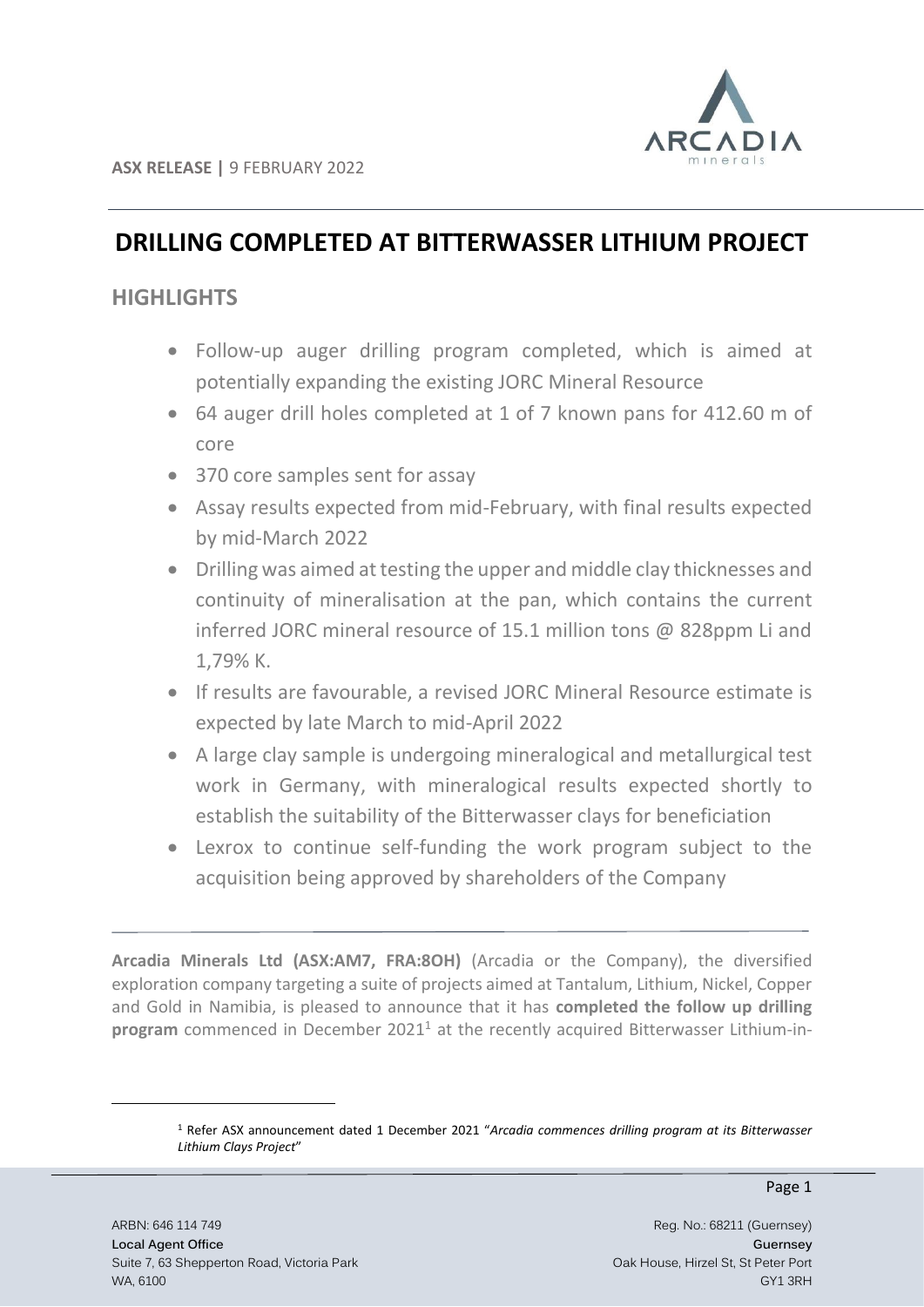

Clays Project, which drilling program was aimed at potentially expanding on the existing JORC Mineral Resource<sup>2</sup>.

# **Auger drilling program**

The auger drilling program is primarily aimed at possibly extending the existing inferred JORC Mineral Resource of 15.1 million tons @ 828ppm Li and 1,79% K (at a cut-off grade of 680ppm Li) located in only one of seven exposed pans, from an area that represents approximately 6% of the total exposed clay pan surfaces at the project.

A total of 64 holes has been completed for 412.60 m, with a total of 416 samples 370 core and 46 QA/QC, despatched to Scientific Services Laboratories in Cape Town, South Africa for analysis. Assay results are expected to be received from mid-February, with final results expected by mid-March 2022. Once all results have been received, the Company will engage Snowden to revise the JORC Mineral Resource estimate, which the Company aims to have completed by late March to mid-April 2022.

The drilling program is focussed on the Eden pan located in the project area (refer to Map 1 below), which area contains seven exposed clay pans in a license area covering ~593km2. Depending on results attained from the completed drilling, the remaining six pans will be drilled in a follow up drilling program this year.



<sup>2</sup> Refer ASX announcement dated 3 November 2021 "*Arcadia acquires adjacent Lithium project with JORC mineral resources*"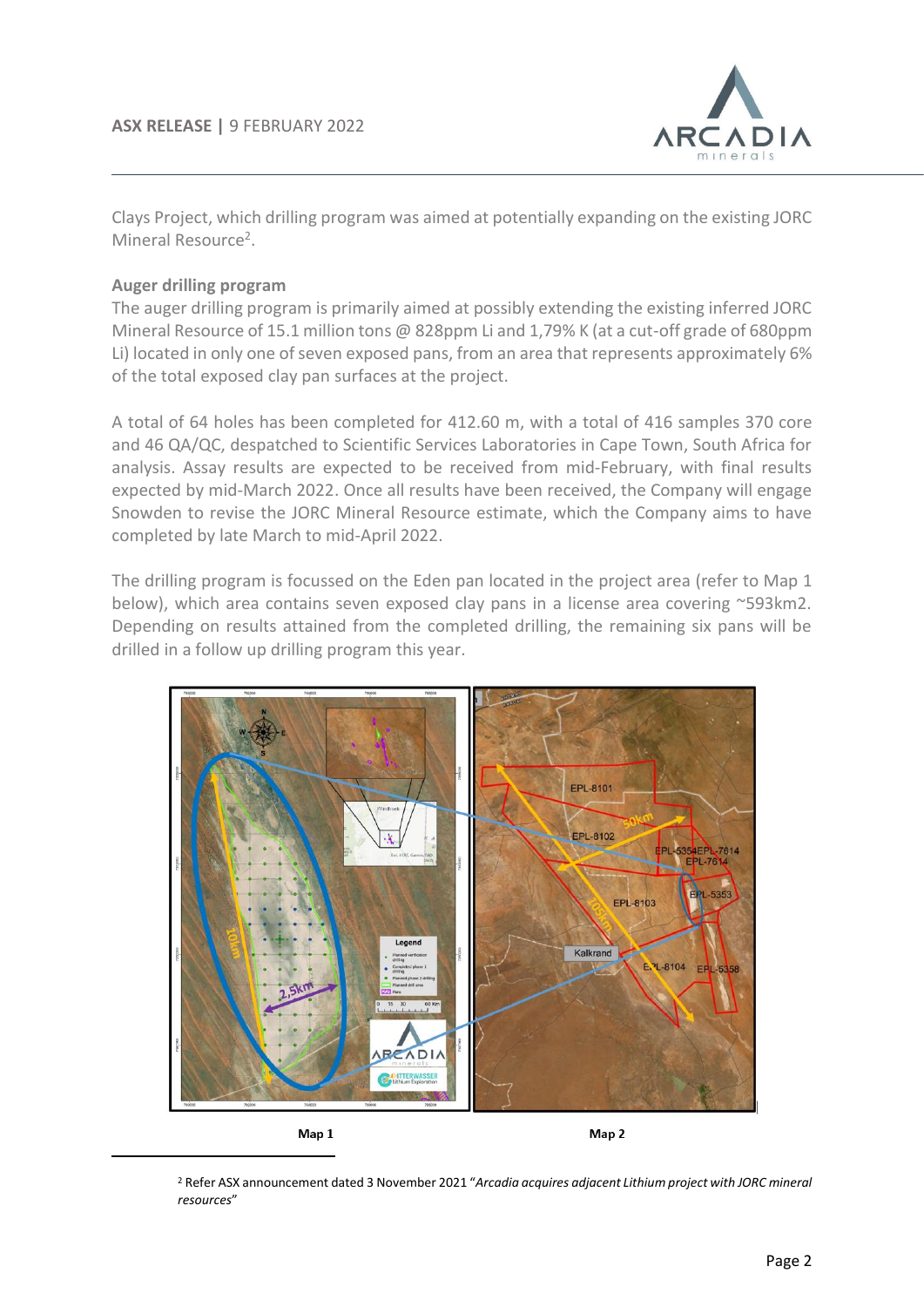

#### **Clay sample received and test work well underway**

A representative 153.7 kg clay sample from the lithium enriched clay horizon made up from 5 boreholes, was sent to Anzaplan in Germany for mineralogical and metallurgical test work and is currently undergoing mineralogical and metallurgical test work to establish the suitability of the Bitterwasser clays for beneficiation. In addition, the analyses by Anzaplan is being conducted to understand the lithium concentration and lithium bearing phases in the Bitterwasser clays and to determine other phases to be considered in potential processing methodologies of the Bitterwasser clays. Once results are satisfactory, Arcadia will consider mandating Anzaplan to develop a process for the beneficiation of the clay materials, which includes hydrometallurgical extraction and recovery of lithium. Favourable results would be an important milestone for the Company to achieve in assessing the potential of the Bitterwasser Lithium in Clays Project. Mineralogical results are expected to be received shortly.

# **Comparable Clay Projects<sup>3</sup>**

Lithium production from clays on a commercial scale is still in its infancy; however, several companies are currently working towards implementation of recently developed lithium recovery techniques from clays.

Clay deposits in similar geological settings are presently being developed in Clayton Valley in Nevada USA, by Cypress Development and Noram Ventures in close proximity (within 1.5km2) to the Lithium-in-Brine operations of Albermarle Corp. and Pure Energy Minerals.

|                                | <b>Arcadia</b>   | <b>Noram</b>             | <b>Cypress</b>       |  |
|--------------------------------|------------------|--------------------------|----------------------|--|
| <b>Resource in tonnes</b>      | $15.1$ Mt $*$    | 363Mt                    | 1,304Mt              |  |
| <b>Resource Classification</b> | Inferred         | Meas. and Ind.           | Indicated            |  |
| Cut-off                        | 680ppm           | 400ppm                   | 400ppm               |  |
| <b>Stage of Development</b>    | Discovery        | PEA <sup>4</sup>         | <b>PFS</b>           |  |
| Average. Grade                 | 828ppm           | 923ppm                   | 904ppm               |  |
| Att. Interest                  | 50%              | 100%                     | 100%                 |  |
| <b>Land Package</b>            | 403,100ha        | 2,197ha                  | 2,197ha              |  |
|                                | (4 031km2)       | (23.94Km2)               | (21.9Km2)            |  |
| <b>Brine Potential</b>         | To be determined | 1.6km from               | Adjacent to<br>Pure  |  |
|                                |                  | Albermarle Corp's        | Energy Ltd<br>and    |  |
|                                |                  | <b>Silver Peak Brine</b> | Albermarle<br>Corp's |  |
|                                |                  | operations.              | Lithium-in-Brine     |  |
|                                |                  |                          | operations           |  |

<sup>3</sup> Refer ASX announcement dated 3 November 2021 "*Arcadia acquires adjacent Lithium project with JORC mineral resources*". The results denoted in footnote 4 have transitioned from Pre-PEA to PEA, no material changes have occurred on this information since the announcement referred to has been made.

<sup>4</sup> https://noramlithiumcorp.com/news/2021/noram-lithium-corp-zeus-pea-shows-31-after-tax-irr-usd-1.299 billion-after-tax-npv/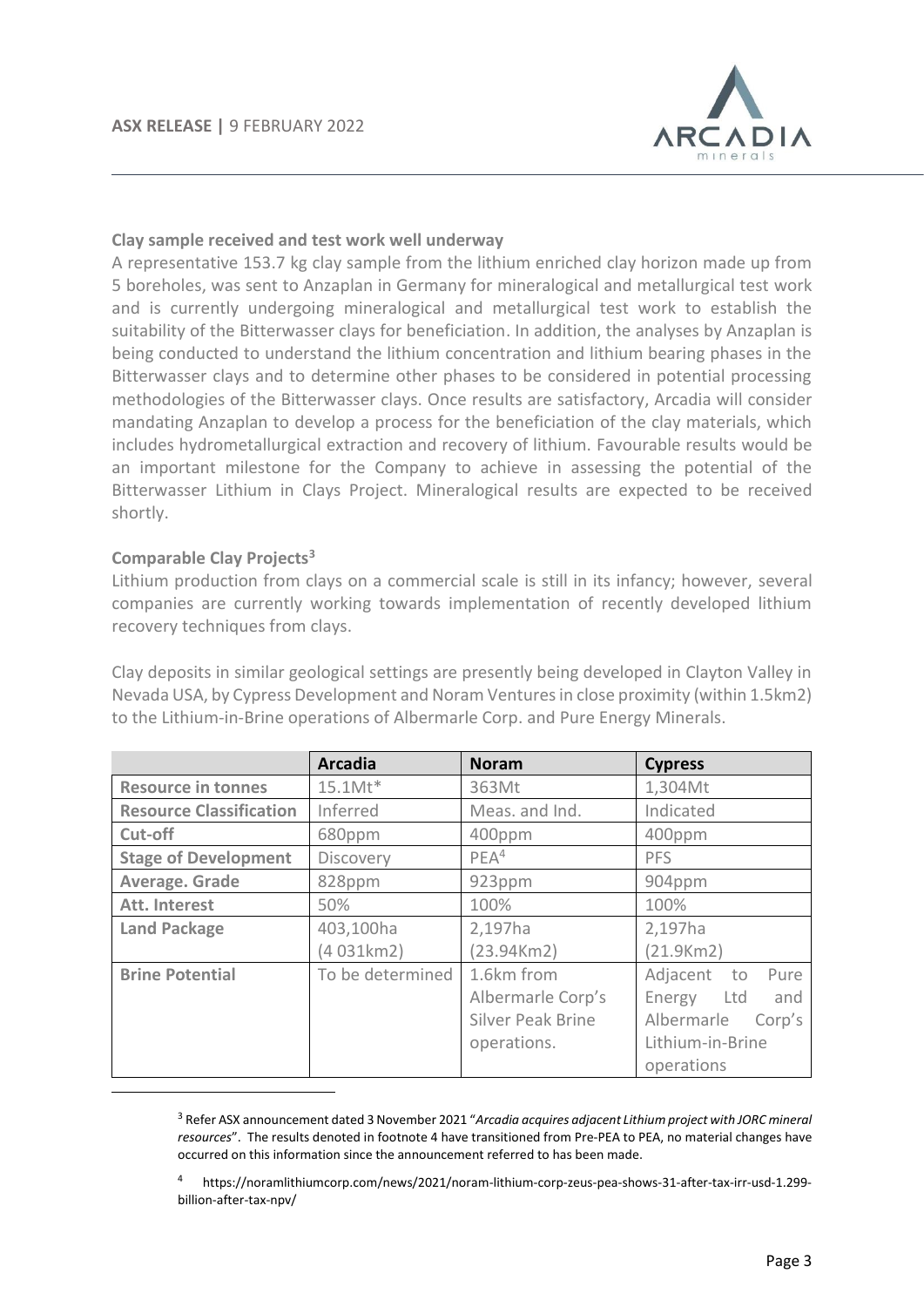

It is important to note that Cypress Development initially (before additional exploration) reported average lithium grades of 867 ppm Li, while Noram Ventures reported lithium grades of 858 ppm Li, which is very similar to the estimated average grade of the Mineral Resources reported to date within the Bitterwasser Eden Pan<sup>3</sup>.

# **Additional Information: Bitterwasser Pan District and Acquisition<sup>3</sup>**

The area where the clay pans under investigation are situated is the subject of an acquisition by Arcadia's 50% owned associate company Brines Mining and Exploration Namibia (Pty) Ltd (BME). The acquisition is subject to shareholder approval, which will shortly be sought. In terms of the acquisition, BME has agreed to take cession and assignment of an agreement to acquire 100% of three licenses that contains 7 known exposed clay pans. The agreement to acquire the three licenses was concluded by LexRox Management Services (Pty) Ltd (LexRox), a South African company owned and operated by the executive directors of Arcadia. No consideration in relation to the cession and assignment is to be paid by BME or Arcadia to LexRox except to reimburse expenses with the preservation of the EPL's, to keep the Acquisition Agreement in good standing and to conduct exploration works anticipated by the completed drilling program.

Together with the BME licenses, the newly acquired license areas combine to provide Arcadia with a land package of 4,031Km<sup>2</sup> to form the greater Bitterwasser Lithium-in-Brines-and-Clays Prospect (see Map 2 above), which prospect covers prospective ground over a geological feature known as the Kalkrand Half-Graben. The Kalkrand Half-Graben displays first order requirements to possibly qualify as the world's latest district scale Lithium province similar to Clayton Valley in Nevada, USA.

The shallow hand auger drilling programme, which forms the basis of the existing Mineral Resource, covered approximately 26 % of the entire surface area of the Eden Bitterwasser saltpan. Results from the drilling program indicated the presence of significant lithium-in-clay mineralisation overlying the anomalous electrical-conductive body identified during the ground electrical conductivity survey. The lithium-clay mineralisation intersected within the relatively small area prospected was spatially continuous, trended moderately sub-parallel to the long axis of the saltpan and consistently yielded prospective Li grades. The clays increased in thickness and lithium content towards the central portions of the pan where Li grades approaching 1,200 ppm were encountered, which is in-line with similar projects situated near producing lithium mines in other parts of the world.

The exploration programme was aimed at characterizing the general stratigraphic sequence and to investigate the pan's lithium potential in terms of economic viability. Auger sampling confirmed the presence of a lithium-in-clay resource comparable in grade and extent to that owned by major exploration companies in Nevada, USA. In addition, it was found that the geological and environmental requirements for the formation of significant lithium-in-clay and lithium-in-brine deposits are present. However, the lithium grade in the indicated brines is yet to be confirmed through appropriate exploration techniques.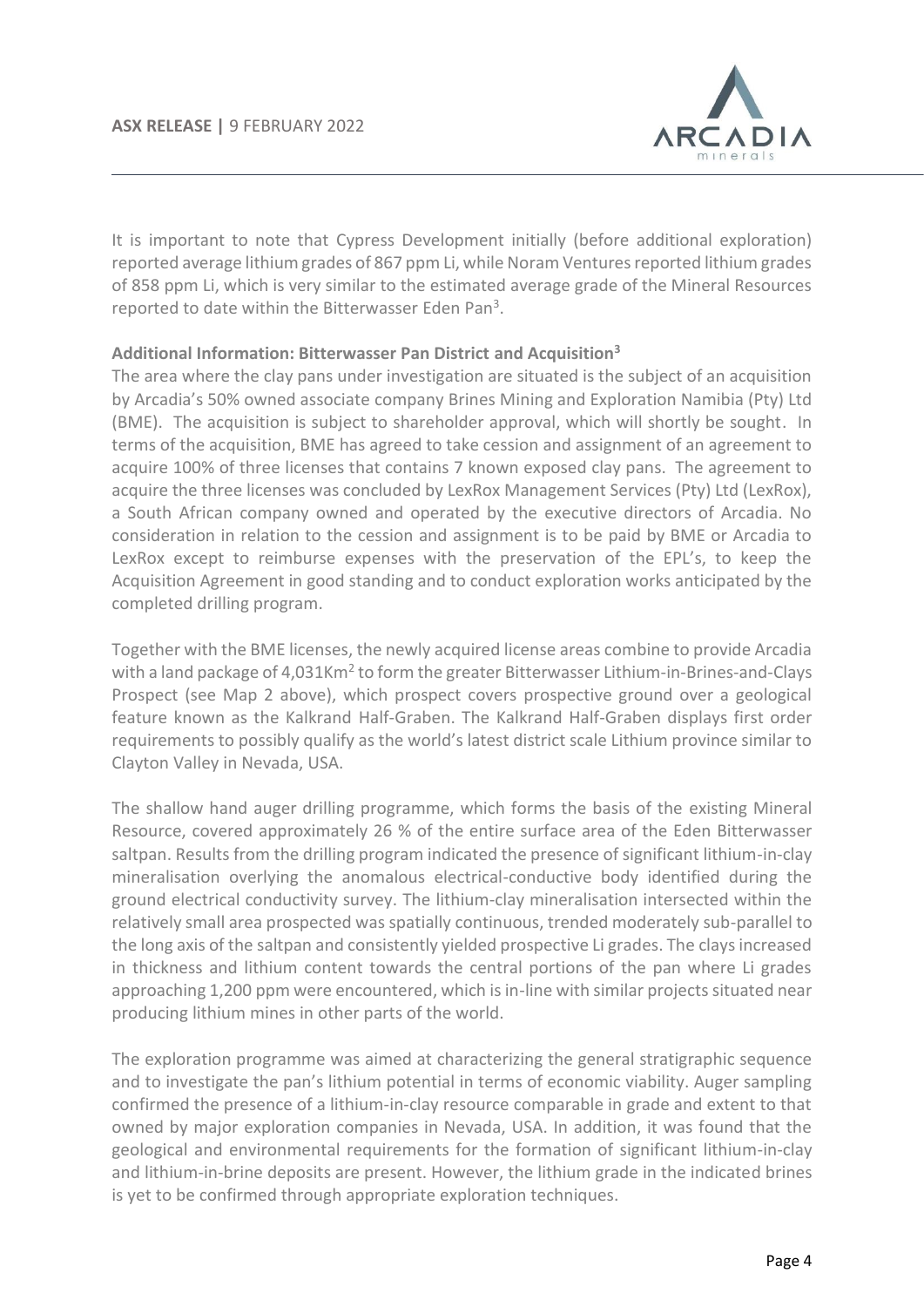

Sufficient evidence exists to suggest the presence of a lithium-in-brine aquifer in the Bitterwasser Saltpan district. Supporting evidence comes from geological and environmental indicators identified through the work of Bitterwasser Lithium Exploration (Pty) Ltd. Such evidence includes water-quality data (total dissolved solids and electrical conductivity) from domestic water supply boreholes in the area, lithium-in-clay grades from hand auger drilling and associated electrical-conductive anomalies, the presence of conducive regional tectonic structures, favourable source rocks and climatic conditions in proximity to an enclosed basin. Such geological and environmental indicators are comparable in nature to known lithium-inbrine districts in other parts of the world. In addition, other economically significant saltpan districts around the world are associated with anomalous K and B values. The lithium mineralisation associated with the lithologies documented at Bitterwasser's Eden saltpan yielded B values of  $>$  400 ppm and K values consistently  $>$  1.8 wt. %. This emphasises the geochemical similarities with other globally significant saltpan districts.

The Bitterwasser Saltpan District is associated with the depositional development of the western portions of the greater Kalahari basin. It lies remarkably close to the inferred source of mineralisation, being the alkaline Brukkaros volcanic field. Elevated groundwater temperatures, as high as 39 °C, have been reported from domestic water-supply boreholes in close vicinity to the saltpans suggesting a deep-seated geothermal heat source and mineralisation mechanism. The thickness of the sedimentary packages which make up the Bitterwasser saltpans range between 30 m to 100 m thick and are of sufficient size and porosity to accommodate substantial brine aquifers.

# **This announcement has been authorised for release by the directors of Arcadia Minerals Limited.**

For further information please contact: Jurie Wessels **Executive Chairman Arcadia Minerals Limited [info@arcadiaminerals.global](mailto:info@arcadiaminerals.global)**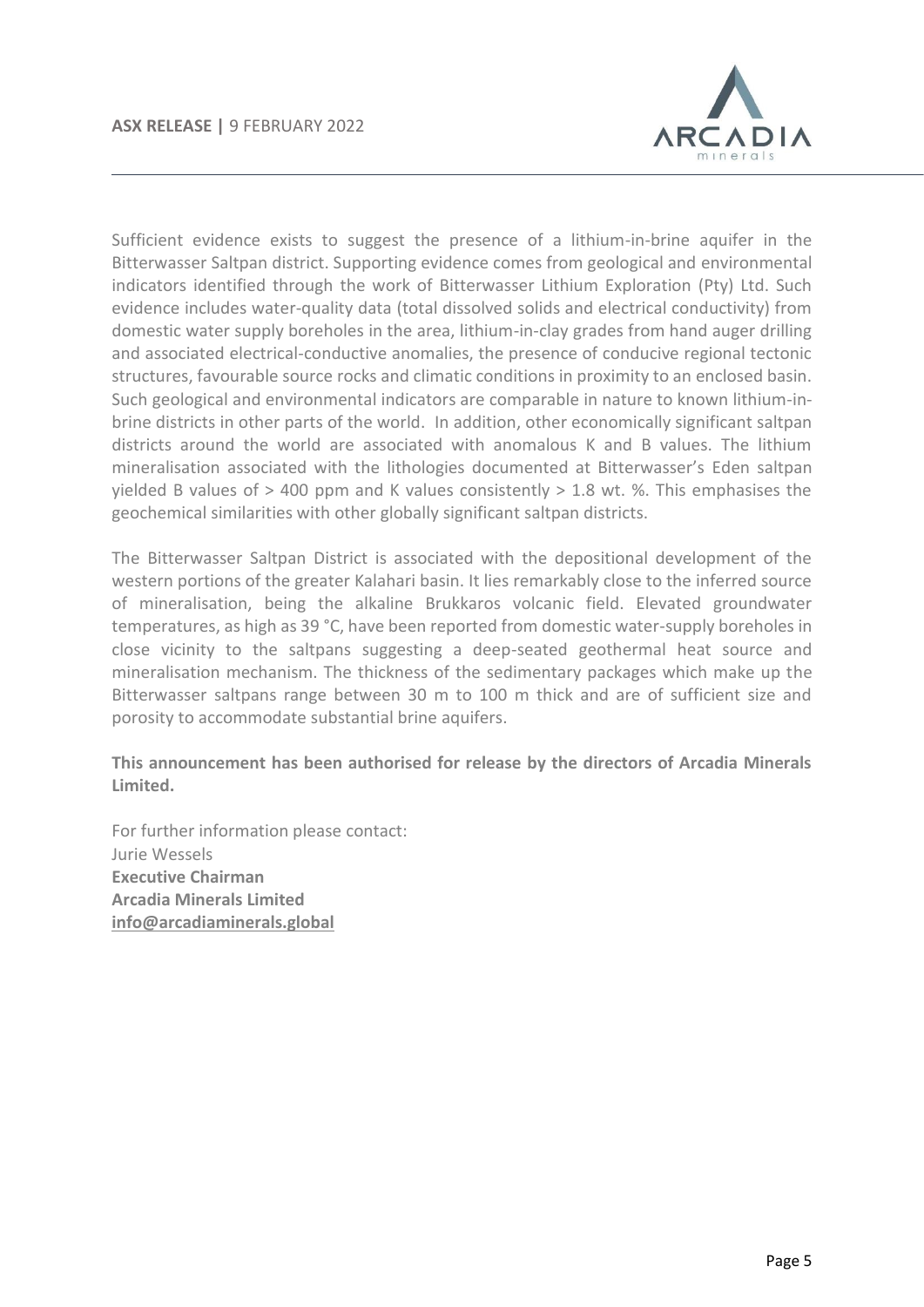

#### **COMPETENT PERSONS STATEMENT & PREVIOUSLY REPORTED INFORMATION**

The information in this announcement that relates to Exploration methodology has been reviewed by the Competent Person (being a member of a Recognised Professional Organisation) whose name appears below and who is a director of the Company. The Competent Person has sufficient experience relevant to the style of mineralisation and types of deposits under consideration and to the activity which he has undertaken to qualify as a Competent Person as defined in the JORC Code 2012.

| <b>Competent Person</b> | <b>Membership</b>                           | <b>Report/Document</b> |
|-------------------------|---------------------------------------------|------------------------|
| Mr Philip le Roux       | South African Council for This announcement |                        |
| (Director Arcadia       | Natural Scientific Professions              |                        |
| Minerals)               | #400125/09                                  |                        |

As stated above in the footnotes 1, 2 and 3 the Company confirms that the form and context in which a Competent Person's findings are presented in the referenced market announcements or geological reports have not been materially modified from the original market announcements or geological reports.

#### **MINERAL RESOURCES**

The Company confirms that it is not aware of any new information or data that materially affects the information included in the Arcadia Minerals resource estimate and all material assumptions and parameters underpinning the estimate continue to apply and have not materially changed when referring to its resource announcement made on 3 November 2021, *Arcadia acquires adjacent Lithium project with JORC Mineral Resources*. The Company confirms that the form and context in which the Competent Person's findings are presented have not been materially modified from the original market announcement.

# **DISCLAIMER**

Some of the statements appearing in this announcement may be forward-looking statements. You should be aware that such statements are only predictions and are subject to inherent risks and uncertainties. Those risks and uncertainties include factors and risks specific to the industries in which Arcadia operates and proposes to operate as well as general economic conditions, prevailing exchange rates and interest rates and conditions in the financial markets, among other things. Actual events or results may differ materially from the events or results expressed or implied in any forward-looking statement. No forward-looking statement is a guarantee or representation as to future performance or any other future matters, which will be influenced by a number of factors and subject to various uncertainties and contingencies, many of which will be outside Arcadia's control.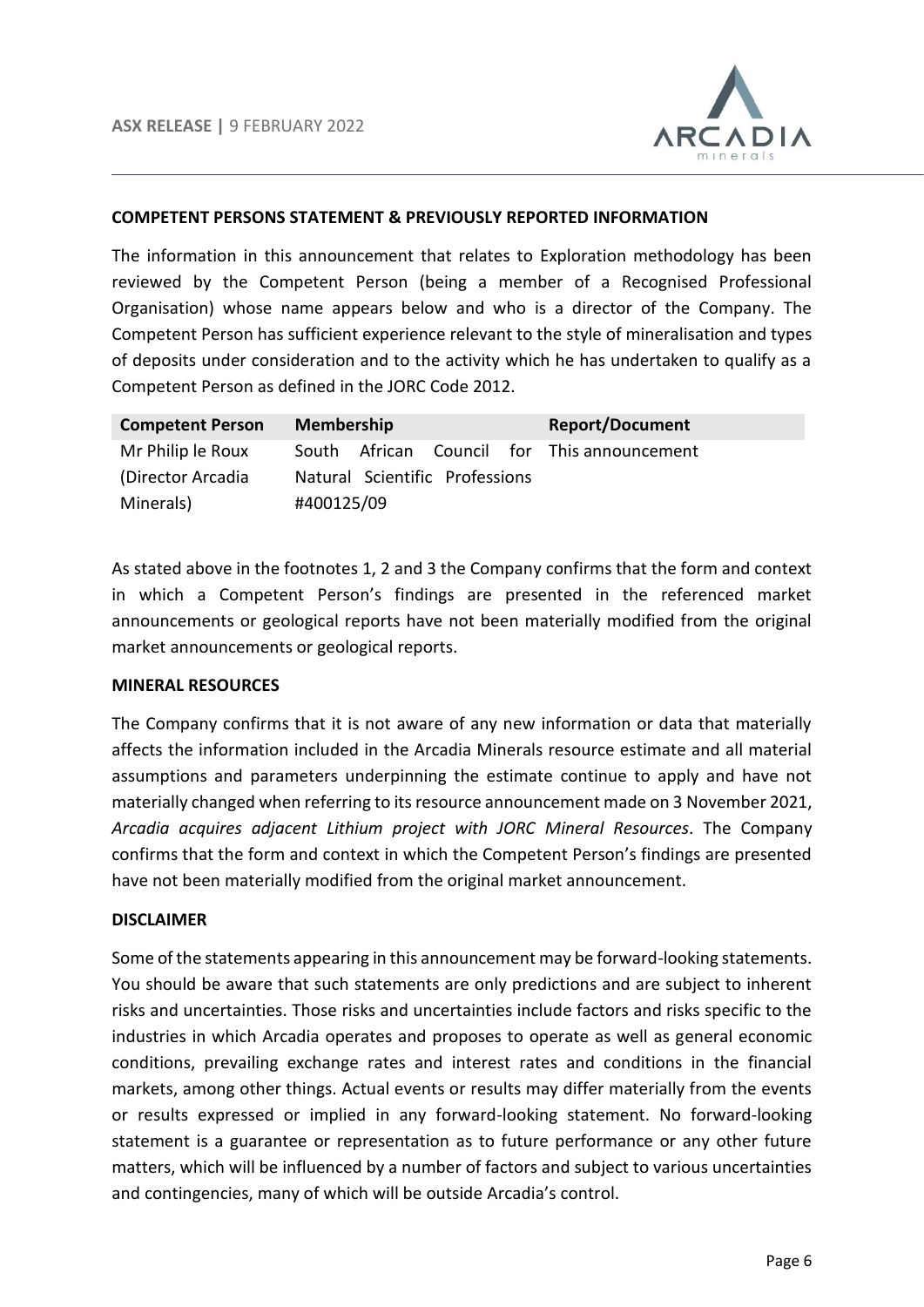

The Company does not undertake any obligation to update publicly or release any revisions to these forward-looking statements to reflect events or circumstances after today's date or to reflect the occurrence of unanticipated events. No representation or warranty, express or implied, is made as to the fairness, accuracy, completeness or correctness of the information, opinions or conclusions contained in this announcement. To the maximum extent permitted by law, none of Arcadia, its directors, employees, advisors or agents, nor any other person, accepts any liability for any loss arising from the use of the information contained in this announcement. You are cautioned not to place undue reliance on any forward-looking statement. The forward-looking statements in this announcement reflect views held only as at the date of this announcement.

This announcement is not an offer, invitation, or recommendation to subscribe for, or purchase securities by the Company. Nor does this announcement constitute investment or financial product advice (nor tax, accounting, or legal advice) and is not intended to be used for the basis of making an investment decision. Investors should obtain their own advice before making any investment decision.

# **BACKGROUND ON ARCADIA**

Arcadia is a Namibia-focused diversified metals exploration company, which is domiciled in Guernsey. The Company explores for a suite of battery metals (Nickel, Lithium and Copper), precious metals, and owns the advanced Swanson Tantalum & Lithium project. Some of the Company's projects are located in the neighbourhood of established mining operations and significant discoveries.

The mineral projects include-

- 1. The Swanson Project advanced tantalum and lithium project with early development potential
- 2. Kum-Kum Project prospective for nickel, copper, and platinum group elements
- 3. Karibib Project prospective for copper and gold
- 4. Bitterwasser Project prospective for lithium-in-brines and lithium-in-clays.

Arcadia's exploration strategy is to rapidly advance the Swanson Tantalum project to a potential cash generating mining operation, thereby executing the first part of its three-pillar exploration strategy of becoming a potential cash generator (pillar 1) which is to provide cash resources to explore the Company's potentially company transforming assets (pillar 2) by utilising its human capital of industry specific experience tied with a history of project generation and bringing projects to results (pillar 3).